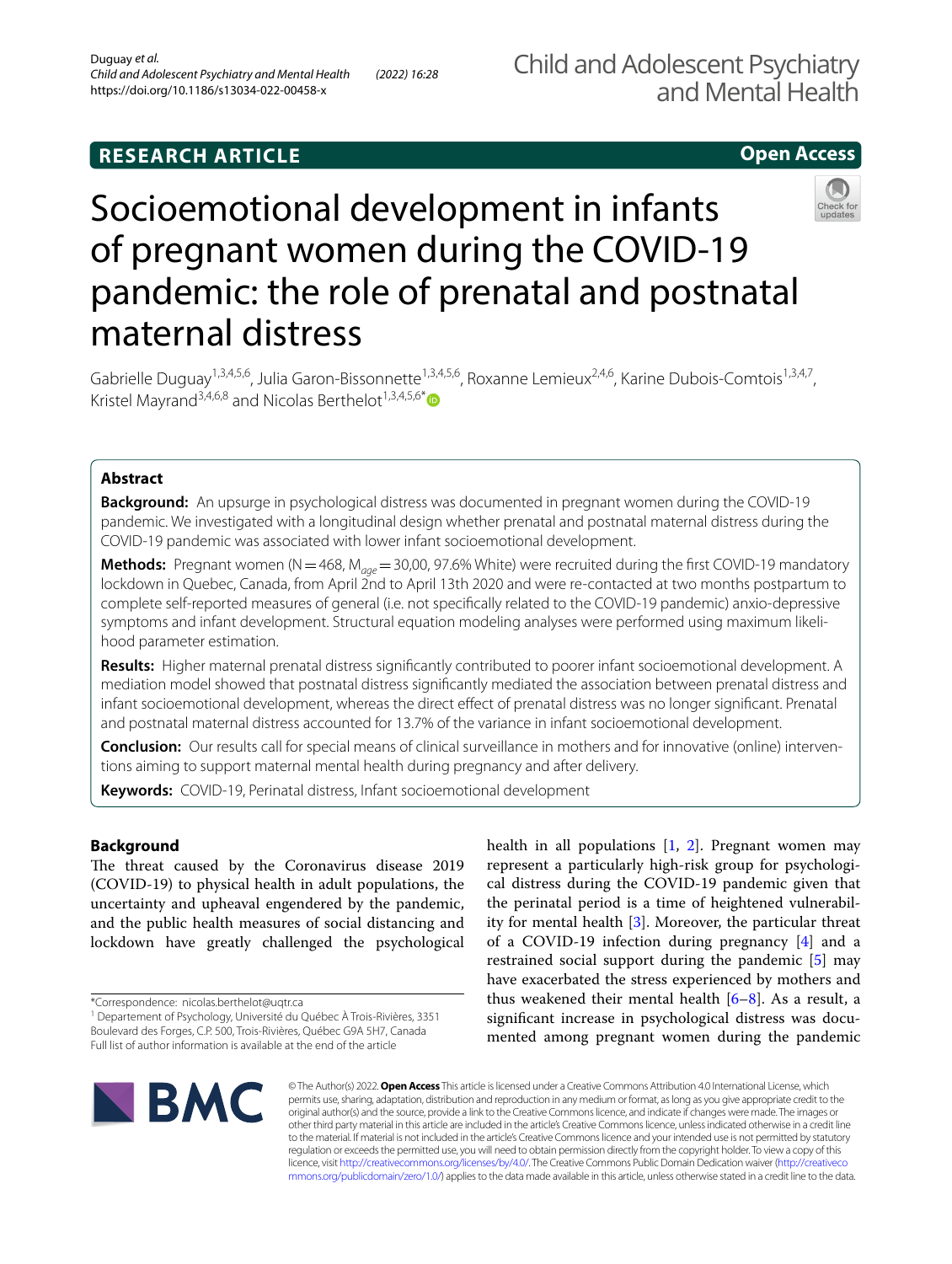[[9–](#page-8-7)[13\]](#page-8-8), especially in the form of depressive and anxiety symptoms [\[5](#page-8-4), [14–](#page-8-9)[17\]](#page-8-10).

This upsurge in prenatal distress in pregnant women during the COVID-19 pandemic is alarming considering that anxiety and depressive symptoms during pregnancy have been associated with poorer outcomes in offspring, such as early gestational age, lower birth weight, and developmental delays [[18–](#page-8-11)[21\]](#page-9-0). A meta-analysis performed before the COVID-19 pandemic reported that the odds of having a child with behavioral difficulties were 1.63 times greater for pregnant women reporting symptoms of depression or anxiety than for women who did not [\[22](#page-9-1)]. For this reason, it has been argued from the beginning of the pandemic that the efect of the COVD-19 pandemic on pregnant women and their newborn should be closely monitored [\[23\]](#page-9-2).

To our knowledge, few studies have yet documented the association between prenatal maternal distress during the COVID-19 pandemic and infant development [\[24](#page-9-3), [25\]](#page-9-4). A study by Provenzi et al. [\[26\]](#page-9-5) showed that greater COVID-19 related maternal stress during pregnancy was signifcantly associated with higher levels of SLC6A4 gene methylation in ofspring at 3-months, which was in turn associated with a lower activity level and a lower expression of pleasure in infants. In another study using the same sample, the authors observed that regulatory capacity of infants was not correlated with maternal prenatal distress but was negatively associated with maternal postnatal distress via higher parenting stress and lower postnatal bonding  $[27]$  $[27]$ . These results are in line with previous pre-pandemic studies showing that prenatal and postnatal distress are distinct and complementary contributors to early child development [\[28](#page-9-7)]. In the current study, we focused on infant socioemotional development since it was previously shown to be impacted by maternal prenatal distress [[22](#page-9-1)] and since it has been associated with multiple lifetime outcomes such as with executive functioning and academic success during childhood [\[29](#page-9-8), [30\]](#page-9-9), or later with employment, substance use, or mental health in adulthood [\[31](#page-9-10)].

The present study aimed to provide preliminary data regarding the contribution of general (i.e. not specifcally related to the COVID-19 pandemic) pre- and postnatal maternal distress to early infant development during the COVID-19 pandemic. We frst evaluated whether the severity of prenatal distress in mothers that were pregnant during the COVID-19 pandemic was prospectively associated with infant socioemotional development. Since previous studies had shown that prenatal distress in mothers increased the risk of postnatal distress [\[32](#page-9-11), [33\]](#page-9-12), and that postnatal distress would be determinant for infant socioemotional development [[34](#page-9-13), [35\]](#page-9-14), we next examined whether the association between maternal prenatal distress and infant socioemotional development was mediated by maternal postnatal distress. As a secondary objective, we wanted to confrm the validity of our developmental/longitudinal model and rule out the possibility of postnatal distress being associated with infant development because depressed and anxious mothers were more likely to display a negative appreciation of their infant's development [\[36–](#page-9-15)[38\]](#page-9-16). We thus evaluated whether only ofspring of mothers with persisting distress over pregnancy and the postnatal period were diferent from ofspring of mothers without any distress.

#### **Methods**

#### **Participants and procedure**

A sample of 1278 pregnant women was recruited online from social media platforms during the frst COVID-19 mandatory lockdown in the Province of Quebec, Canada, from April 2nd to April 13th 2020. Data collection at frst assessment took place during the beginning of the pandemic when public health measures became vigorous after March 13th, 2020 (closure of all nonessential businesses; self-isolation; restriction of nonessential activities) and the level of insecurity and fear was high. Inclusion criteria for the frst assessment (T1) were: being 18 years or older, having sufficient reading skills to complete self-report instruments, and being pregnant. In a previous publication, we had shown that these participants had higher levels of anxio-depressive, dissociative and post-traumatic symptoms than women that were pregnant prior to the COVID-19 pandemic, as well as higher negative afectivity and lower positive afectivity [\[9](#page-8-7)]. All participants with an infant between 6 and 13-weeks (which is the age range targeted by the two-month version of our measure of socioemotional development) when the second assessment (T2) took place (July 13th 2020 to February 19th 2021) and who accepted to be re-contacted  $(n=977)$  were invited to participate by email in the longitudinal follow-up. Exclusion criteria were: having a diagnosis of schizophrenia or bipolar disorder, having experienced major complications during pregnancy, suspicion of neurodevelopmental or genetic problems (ex., Down syndrome, handicap), and extreme preterm birth (28 weeks and less). Out of the 977 participants who were contacted, 429 did not complete the measures (tabulated here as refusals). Of the 548 participants who agreed to participate, 58 completed less than half of the questionnaires, 18 participants did not respond to the outcome measure (infant socioemotional development) and 4 participants completed the measures when their infants were aged < 6 weeks or > 13 weeks and were thus excluded from the analyses. The final sample included 468 women and their infants. Participants' characteristics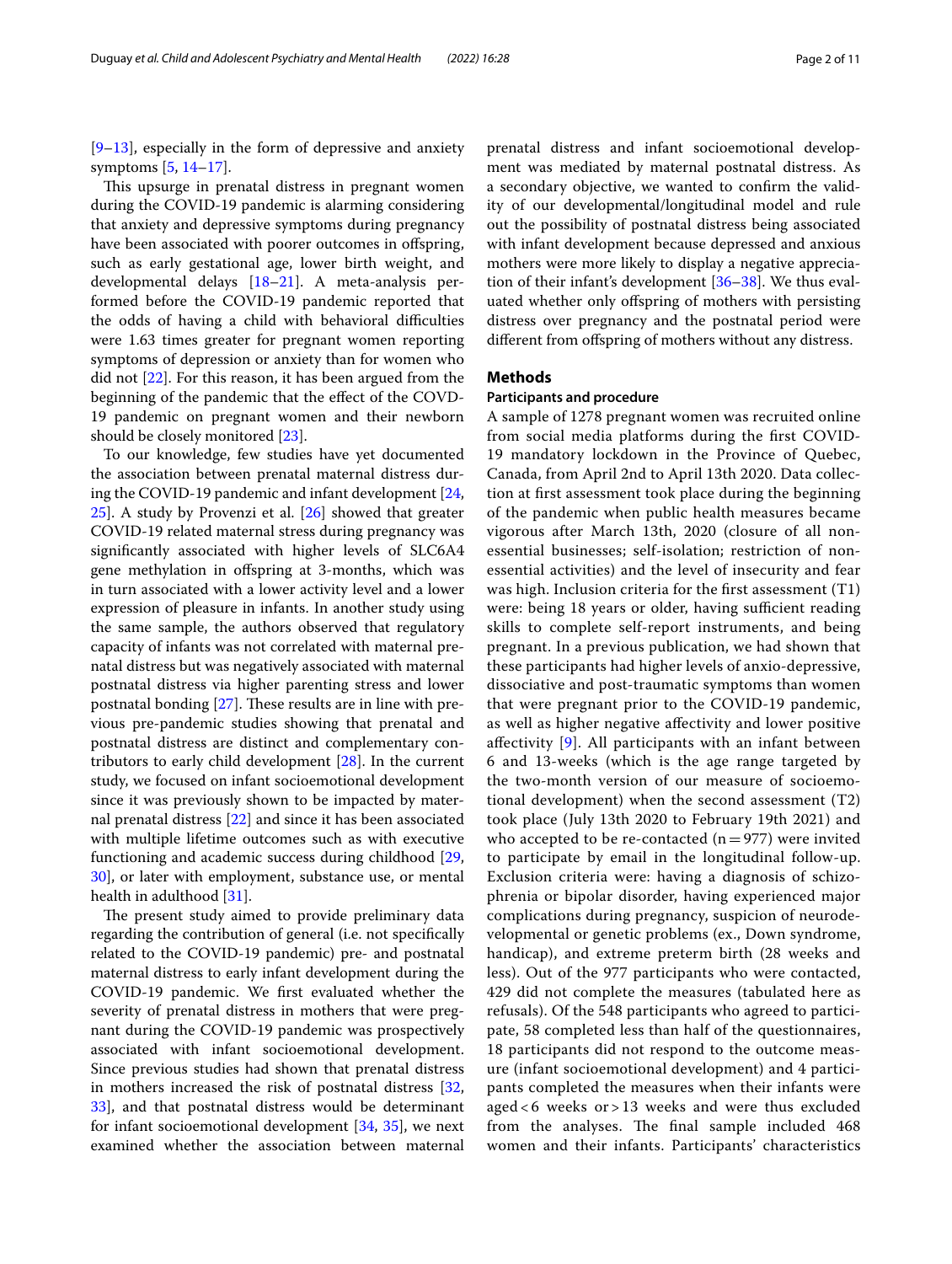#### <span id="page-2-0"></span>**Table 1** Characteristics of the sample

|                                                        | N              | %     |
|--------------------------------------------------------|----------------|-------|
| Trimester of pregnancy at T1 ( $n = 467$ )             |                |       |
| 1st trimester                                          | 69             | 14.8  |
| 2nd trimester                                          | 182            | 39.0  |
| 3rd trimester                                          | 216            | 46.2  |
| Maternal education ( $n = 467$ )                       |                |       |
| High school diploma or less                            | 17             | 3.6   |
| Collegial or professional training                     | 142            | 30.4  |
| University degree                                      | 308            | 65.9  |
| Maternal ethnicity ( $n = 466$ )                       |                |       |
| White                                                  | 457            | 98.1  |
| Black                                                  | $\overline{2}$ | 0.4   |
| Hispanic                                               | 3              | 0.6   |
| Other                                                  | $\overline{4}$ | 0.8   |
| Couple with other parent at T1 (yes)                   | 458            | 98.5  |
| Family income $(n = 464)$                              |                |       |
| <\$35.000 CAD                                          | 19             | 4.1   |
| $>$ \$35.000 - < \$65.000 CAD                          | 52             | 11.2  |
| $>$ \$65.000 --< \$95.000 CAD                          | 147            | 31.7  |
| $\ge$ \$95.000 CAD                                     | 246            | 53.0  |
| Financial situation affected by COVID-19 ( $n = 467$ ) |                |       |
| No change                                              | 226            | 48.4  |
| Small reduction                                        | 177            | 37.9  |
| Large reduction                                        | 64             | 13.7  |
| Parental status (primiparous) (n = 465)                | 297            | 63.9  |
| Infant sex (females) ( $n = 457$ )                     | 221            | 48.4  |
|                                                        | M              | SD    |
| Maternal age                                           | 30.00          | 3.77  |
| Weeks of pregnancy at T1                               | 25.53          | 9.11  |
| Gestational age (weeks)                                | 38.97          | 2.49  |
| Infant age at T2 (weeks)                               | 10.50          | 2.60  |
| EPDS total score (pregnancy)                           | 8.83           | 4.79  |
| K10 total score (pregnancy)                            | 21.28          | 5.79  |
| EPDS total score (2-months)                            | 6.83           | 4.75  |
| K10 total score (2-months)                             | 19.19          | 5.62  |
| ASQ-SE:2 total score                                   | 22.98          | 15.43 |

are presented in Table [1](#page-2-0). Women who did not participate in the follow-up had not been signifcantly diferent at the frst assessment from participating women in terms of distress,  $t(1716) = 1.779$ ,  $p = 0.075$ , or depressive symptoms,  $t(1754) = 1.705$ ,  $p = 0.088$ .

Measures were completed online at both time points on a secure portal. Informed consent was obtained from all participants. This study was approved by the Institutional Review Board of Université du Québec à Trois-Rivières (#CER-20-266-10.10). The study was conducted in accordance with the ethical standards of the American Psychological Association.

#### **Measures**

Sociodemographic questionnaires were administered during pregnancy (assessing age, gender, marital status, family income) and at 2 months postpartum (assessing changes in the familial situation, delivery complications, and infant age, sex and health status).

Maternal distress at T1 (prenatal) and maternal distress at T2 (postnatal) were each operationalized through a latent variable estimated from two validated and widely used instruments of anxiety and depressive symptoms: the French versions of the Kessler Psychological Distress Scale (K10) [[39\]](#page-9-17) and of the Edinburgh Postnatal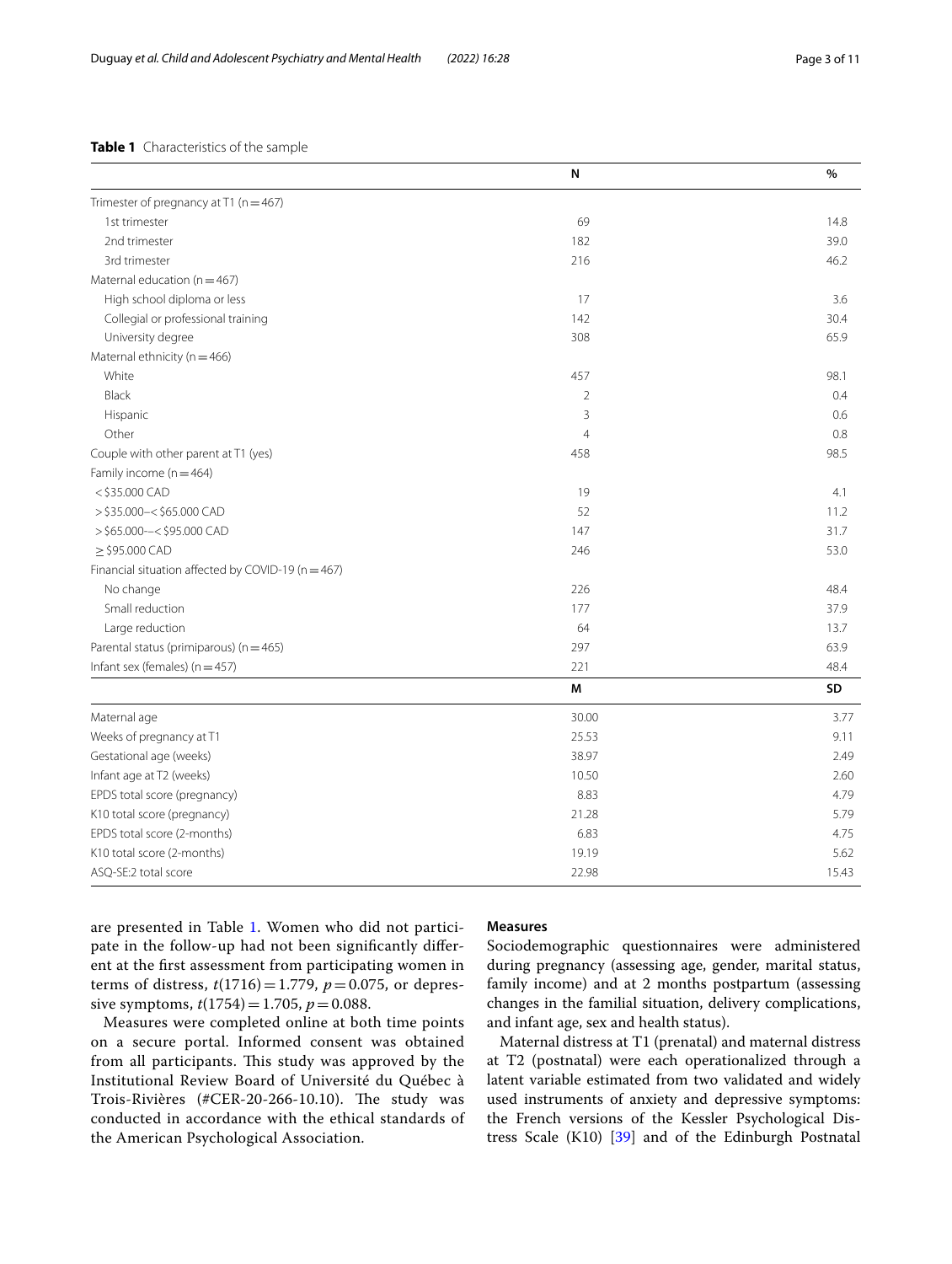Depression Scale (EPDS) [[40\]](#page-9-18). The K10 is a 10-item selfreport measure using a 5-point Likert scale, ranging from 1 (None of the time) to 5 (All of the time). A higher total score is indicative of greater severity of distress and 76.3% of respondents with scores  $\geq$  30 would meet the criteria of the 4th edition of the Diagnostic and Statistical Manual of Mental Disorders (DSM-IV) for anxiety, afective, or substance use disorder during a diagnostic interview [[41\]](#page-9-19). Both the English [[39\]](#page-9-17) and French [\[42\]](#page-9-20) versions showed satisfactory psychometric properties and the instrument has been shown to adequately screen for mood and anxiety disorders in pregnant women [[43\]](#page-9-21) and postnatally [[44,](#page-9-22) [45\]](#page-9-23). Cronbach's α for the K10 in this study was 0.86 at T1 and 0.87 at T2. The EPDS is a 10-item selfreport measure using a variable 4-point Likert scale ranging between 0 and 3. Higher total scores refect greater severity of depressive symptoms and 88% of respondents with scores  $\geq$ 11 would meet the criteria according to some semi-structured interview reference standards [\[46](#page-9-24)]. The French  $[47]$  $[47]$  and English  $[40]$  $[40]$  versions of the EPDS have shown good reliability and validity when used for measuring prenatal and postnatal depressive symptoms [ $48, 49$  $48, 49$  $48, 49$ ]. The Cronbach's alpha for the EPDS in this study was of 0.84 at T1 and 0.85 at T2.

Infant socioemotional development was assessed between 6 and 13 weeks postpartum using the 2-month version of the Ages and Stages Questionnaire: Social-Emotional, second edition (ASQ:SE-2; Squires et al., 2015). It is a 15-item mother-reported measure using a 3-point Likert scale ( $0 =$  Rarely or never,  $5 =$  Sometimes,  $10 =$  Most of the time) and an item that allows parents to indicate if the behavior is of concern to them. A higher score indicates poorer socioemotional development. A score between 25 and under 35 suggests that some behaviors are of concern and should be monitored; a score  $\geq$  35 suggests that further assessments are needed and professional help and services should be sought out. The instrument assesses five domains of socioemotional development: self-regulation, adaptive functioning, afect, social communication and interaction with caregivers [\[50](#page-9-28)] and has good internal consistency, sensitivity and specificity  $[51]$  $[51]$ . The Cronbach's alpha for the ASQ:SE-2 in this study was of 0.62, an alpha that is comparable to what was reported in other previous studies using a maternal report of child development [[28](#page-9-7), [52\]](#page-9-30).

#### **Data analysis**

Pearson correlations were frst conducted among variables in order to identify potential confounding variables. Structural equation modeling (SEM) analyses were next performed with MPlus [[53\]](#page-9-31) using maximum likelihood parameter estimation to examine the association between maternal distress and infant socioemotional development. A frst regression-based model was performed to measure the efect of prenatal distress on infant socioemotional development. We next included maternal postnatal distress as a mediator in the model [[54\]](#page-9-32). The indirect pathway from prenatal distress to infant socioemotional development through postnatal distress was assessed using Bootstrapping with 10,000 bootstrap samples. The adequacy of the model fit was assessed using four indices: a non-significant  $\chi^2$ , a root mean square error of approximation (RMSEA)  $\leq$  0.06, a comparative fit index (CFI)  $\geq$  0.95, and a standardized root square residual (SRMR)  $\leq$  0.08 [\[55](#page-9-33), [56\]](#page-9-34). A minimum of 10 participants per parameter assessed is required for the calculation of a simple structural equation model to achieve the desired statistical power. In this study, 25 parameters were estimated, which means that a minimum of 250 participants was needed [\[57](#page-9-35)]. Finally, to rule out the possibility of postnatal distress being associated with infant development only because mothers who are depressed and anxious are more likely to display a negative appreciation of their infant development, we created four groups of mothers according to clinical cut-ofs at the K10 and the EPDS: mothers without distress at both time points, mothers with prenatal distress only, mothers with postnatal distress only and women with persisting distress. An ANCOVA was performed, with infant age in weeks as covariate to evaluate whether only offspring of mothers with persisting distress over pregnancy and the postnatal period were different from offspring of mothers without any distress, or whether such diferences in the ofspring socioemotional development were similarly observed in ofspring of mothers with clinical levels of distress only during the postnatal period.

#### **Results**

As shown in Table [2,](#page-4-0) no sociodemographic variables were associated with the outcome, except for the age of the infant in weeks. Thus, it was included as a covariate in all analyses. In the frst model (Fig. [1](#page-5-0)A), the efect of prenatal distress on infant socioemotional development was significant ( $β = 0.109$ ,  $p = 0.026$ ) and explained 6.5% of the variance in infant socioemotional development. Indices revealed an excellent fit for the model,  $\chi^2(2, N =$  $(468) = 2.621, p = 0.270, \text{CFI} = 0.998, \text{RMSEA} = 0.026$ with 90% CI [0.000, 0.099]. In the second model, including maternal postnatal distress as mediator, the indirect efect of prenatal distress on infant socioemotional development via postnatal distress was significant ( $b = 0.646$ , 95% CI [0.374, 0.993],  $β = 0.222$ ) and prenatal distress no longer signifcantly contributed to infant development (β =  $-$  0.118,  $p$  = 0.069). Indices revealed an excellent model fit,  $\chi^2(7, N = 468) = 11.720, p = 0.110, \text{CFI}$  $= 0.995$ , SRMR  $= 0.028$ , RMSEA  $= 0.038$  with 90% CI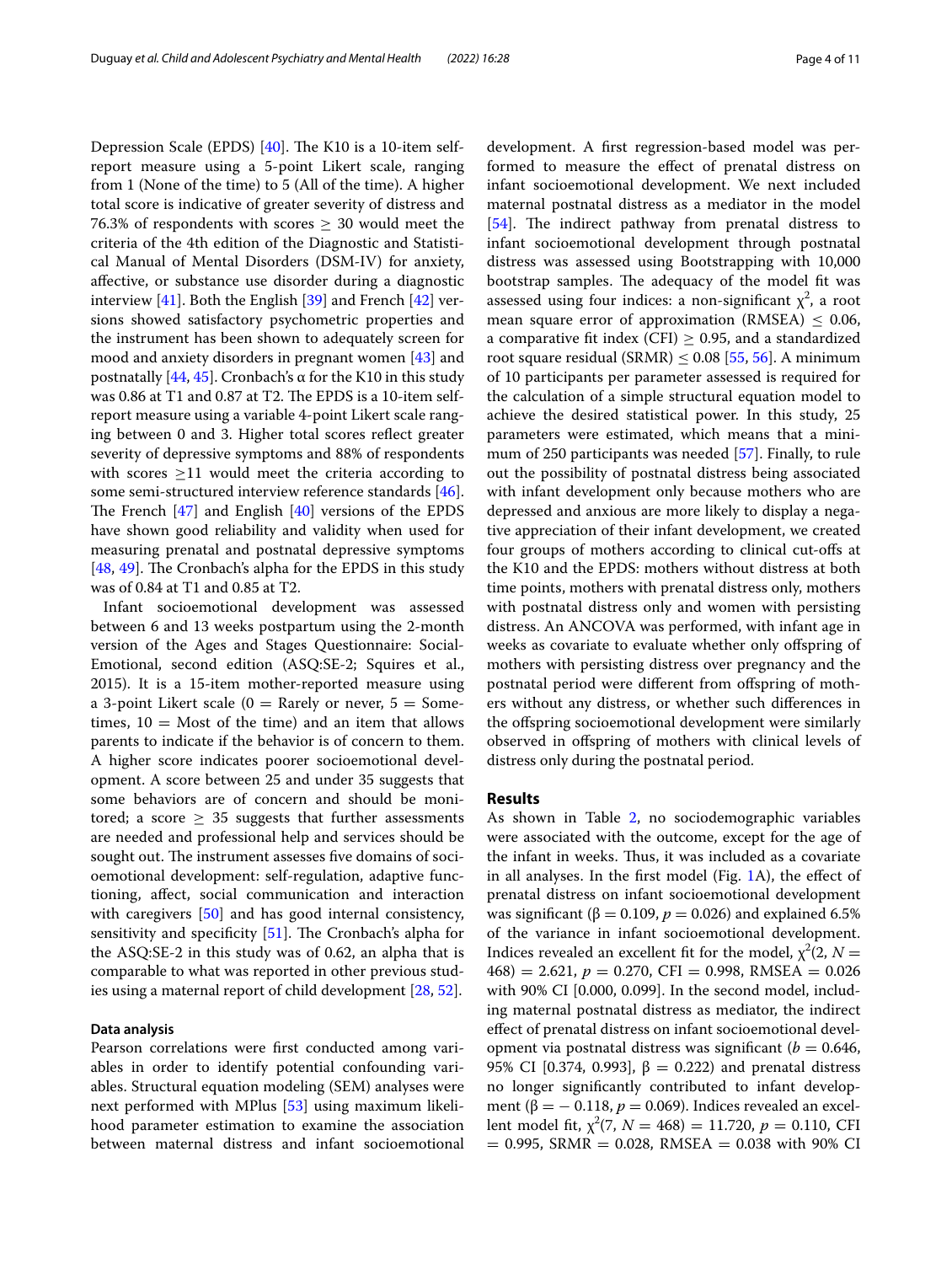| Pearson's correlations were used to assess associations between continuous variables; Point-Biserial correlations were used to assess associations between dichotomous and continuous variables; Spearman's<br>$0.127**$<br>$-0.002$<br>$-0.028$<br>I<br>$-0.017$<br>$-0.032$<br>0.042<br>0.065<br>$\begin{array}{c} \rule{0pt}{2ex} \rule{0pt}{2ex} \rule{0pt}{2ex} \rule{0pt}{2ex} \rule{0pt}{2ex} \rule{0pt}{2ex} \rule{0pt}{2ex} \rule{0pt}{2ex} \rule{0pt}{2ex} \rule{0pt}{2ex} \rule{0pt}{2ex} \rule{0pt}{2ex} \rule{0pt}{2ex} \rule{0pt}{2ex} \rule{0pt}{2ex} \rule{0pt}{2ex} \rule{0pt}{2ex} \rule{0pt}{2ex} \rule{0pt}{2ex} \rule{0pt}{2ex} \rule{0pt}{2ex} \rule{0pt}{2ex} \rule{0pt}{2ex} \rule{0pt}{$<br>$-0.158**$<br>$-0.004$<br>$-0.037$<br>0.004<br>0.058<br>I<br>$-0.006$<br>$-0.084$<br>$-0.017$<br>$0.144**$<br>0.079<br>0.006<br>$-0.128**$<br>$-0.062$<br>$-0.058$<br>$0.390**$<br>0.008<br>0.043<br>0.047<br>$-0.222$ **<br>$-0.005$<br>$-0.009$<br>$-0.062$<br>$-0.031$<br>0.086<br>0.036<br>0.025<br>$\overline{\phantom{a}}$<br>$0.142**$<br>$-0.029$<br>$-0.082$<br>$-0.073$<br>$0.235**$<br>$0.280**$<br>$0.233**$<br>$-0.01$<br>0.043<br>$-0.224**$<br>$-0.002$<br>$-0.034$<br>$-0.085$<br>$-0.027$<br>$-0.037$<br>$-0.061$<br>0.034<br>0.022<br>0.014<br>$-0.131**$<br>$-0.121**$<br>$-0.051$<br>$-0.046$<br>$0.214**$<br>0.054<br>0.062<br>0.017<br>0.078<br>0.064<br>0.001<br>correlations were used to assess associations between ordinal and continuous variables.<br>$-0.132**$<br>$-0.069$<br>$-0.030$<br>$-0.044$<br>$-0.075$<br>$0.233**$<br>$0.736**$<br>$0.105*$<br>$0.106*$<br>0.032<br>0.056<br>0.027<br>$-0.208**$<br>$-0.126**$<br>$-0.141**$<br>$-0.012$<br>$-0.003$<br>$0.137**$<br>$0.457***$<br>$0.555***$<br>0.079<br>0.080<br>0.020<br>0.048<br>0.035<br>$-0.162**$<br>$-0.236**$<br>$-0.107*$<br>$-0.018$<br>$0.153**$<br>$0.733**$<br>$0.434**$<br>$0.466***$<br>0.014<br>0.015<br>0.035<br>0.075<br>0.083<br>0.062<br>11. Financial situation affected by COVID-<br>2. Parental status (primiparous/multipa-<br>9. Couple w/ other parent (yes/no)<br>. EPDS total score (pregnancy)<br>EPDS total score (2 months)<br>2. K10 total score (pregnancy)<br>4. K10 total score (2 months)<br>7. Weeks of pregnancy at T1<br>5. Total score ASQ:SE-2 <sup>b</sup><br>8. Maternal education<br>3. Gestational age<br>4. Infant age at T2<br>0. Family income<br>$* p < 0.05, * p < 0.01$<br>6. Maternal age<br>5. Infant sex<br>rous) | Variablesª | $\mathbf{\tilde{c}}$ | m | 4 | In. | ৩ | ∞ | Ō | $\overline{a}$ | Ξ | $\overline{1}$           | $\tilde{5}$ | $\overline{4}$ |
|---------------------------------------------------------------------------------------------------------------------------------------------------------------------------------------------------------------------------------------------------------------------------------------------------------------------------------------------------------------------------------------------------------------------------------------------------------------------------------------------------------------------------------------------------------------------------------------------------------------------------------------------------------------------------------------------------------------------------------------------------------------------------------------------------------------------------------------------------------------------------------------------------------------------------------------------------------------------------------------------------------------------------------------------------------------------------------------------------------------------------------------------------------------------------------------------------------------------------------------------------------------------------------------------------------------------------------------------------------------------------------------------------------------------------------------------------------------------------------------------------------------------------------------------------------------------------------------------------------------------------------------------------------------------------------------------------------------------------------------------------------------------------------------------------------------------------------------------------------------------------------------------------------------------------------------------------------------------------------------------------------------------------------------------------------------------------------------------------------------------------------------------------------------------------------------------------------------------------------------------------------------------------------------------------------------------------------------------------------------------------------------------------------------------------------------------------------------------------------------|------------|----------------------|---|---|-----|---|---|---|----------------|---|--------------------------|-------------|----------------|
|                                                                                                                                                                                                                                                                                                                                                                                                                                                                                                                                                                                                                                                                                                                                                                                                                                                                                                                                                                                                                                                                                                                                                                                                                                                                                                                                                                                                                                                                                                                                                                                                                                                                                                                                                                                                                                                                                                                                                                                                                                                                                                                                                                                                                                                                                                                                                                                                                                                                                       |            |                      |   |   |     |   |   |   |                |   |                          |             |                |
|                                                                                                                                                                                                                                                                                                                                                                                                                                                                                                                                                                                                                                                                                                                                                                                                                                                                                                                                                                                                                                                                                                                                                                                                                                                                                                                                                                                                                                                                                                                                                                                                                                                                                                                                                                                                                                                                                                                                                                                                                                                                                                                                                                                                                                                                                                                                                                                                                                                                                       |            |                      |   |   |     |   |   |   |                |   |                          |             |                |
|                                                                                                                                                                                                                                                                                                                                                                                                                                                                                                                                                                                                                                                                                                                                                                                                                                                                                                                                                                                                                                                                                                                                                                                                                                                                                                                                                                                                                                                                                                                                                                                                                                                                                                                                                                                                                                                                                                                                                                                                                                                                                                                                                                                                                                                                                                                                                                                                                                                                                       |            |                      |   |   |     |   |   |   |                |   |                          |             |                |
|                                                                                                                                                                                                                                                                                                                                                                                                                                                                                                                                                                                                                                                                                                                                                                                                                                                                                                                                                                                                                                                                                                                                                                                                                                                                                                                                                                                                                                                                                                                                                                                                                                                                                                                                                                                                                                                                                                                                                                                                                                                                                                                                                                                                                                                                                                                                                                                                                                                                                       |            |                      |   |   |     |   |   |   |                |   |                          |             |                |
|                                                                                                                                                                                                                                                                                                                                                                                                                                                                                                                                                                                                                                                                                                                                                                                                                                                                                                                                                                                                                                                                                                                                                                                                                                                                                                                                                                                                                                                                                                                                                                                                                                                                                                                                                                                                                                                                                                                                                                                                                                                                                                                                                                                                                                                                                                                                                                                                                                                                                       |            |                      |   |   |     |   |   |   |                |   |                          |             |                |
|                                                                                                                                                                                                                                                                                                                                                                                                                                                                                                                                                                                                                                                                                                                                                                                                                                                                                                                                                                                                                                                                                                                                                                                                                                                                                                                                                                                                                                                                                                                                                                                                                                                                                                                                                                                                                                                                                                                                                                                                                                                                                                                                                                                                                                                                                                                                                                                                                                                                                       |            |                      |   |   |     |   |   |   |                |   |                          |             |                |
|                                                                                                                                                                                                                                                                                                                                                                                                                                                                                                                                                                                                                                                                                                                                                                                                                                                                                                                                                                                                                                                                                                                                                                                                                                                                                                                                                                                                                                                                                                                                                                                                                                                                                                                                                                                                                                                                                                                                                                                                                                                                                                                                                                                                                                                                                                                                                                                                                                                                                       |            |                      |   |   |     |   |   |   |                |   |                          |             |                |
|                                                                                                                                                                                                                                                                                                                                                                                                                                                                                                                                                                                                                                                                                                                                                                                                                                                                                                                                                                                                                                                                                                                                                                                                                                                                                                                                                                                                                                                                                                                                                                                                                                                                                                                                                                                                                                                                                                                                                                                                                                                                                                                                                                                                                                                                                                                                                                                                                                                                                       |            |                      |   |   |     |   |   |   |                |   |                          |             |                |
|                                                                                                                                                                                                                                                                                                                                                                                                                                                                                                                                                                                                                                                                                                                                                                                                                                                                                                                                                                                                                                                                                                                                                                                                                                                                                                                                                                                                                                                                                                                                                                                                                                                                                                                                                                                                                                                                                                                                                                                                                                                                                                                                                                                                                                                                                                                                                                                                                                                                                       |            |                      |   |   |     |   |   |   |                |   |                          |             |                |
|                                                                                                                                                                                                                                                                                                                                                                                                                                                                                                                                                                                                                                                                                                                                                                                                                                                                                                                                                                                                                                                                                                                                                                                                                                                                                                                                                                                                                                                                                                                                                                                                                                                                                                                                                                                                                                                                                                                                                                                                                                                                                                                                                                                                                                                                                                                                                                                                                                                                                       |            |                      |   |   |     |   |   |   |                |   |                          |             |                |
|                                                                                                                                                                                                                                                                                                                                                                                                                                                                                                                                                                                                                                                                                                                                                                                                                                                                                                                                                                                                                                                                                                                                                                                                                                                                                                                                                                                                                                                                                                                                                                                                                                                                                                                                                                                                                                                                                                                                                                                                                                                                                                                                                                                                                                                                                                                                                                                                                                                                                       |            |                      |   |   |     |   |   |   |                |   |                          |             |                |
|                                                                                                                                                                                                                                                                                                                                                                                                                                                                                                                                                                                                                                                                                                                                                                                                                                                                                                                                                                                                                                                                                                                                                                                                                                                                                                                                                                                                                                                                                                                                                                                                                                                                                                                                                                                                                                                                                                                                                                                                                                                                                                                                                                                                                                                                                                                                                                                                                                                                                       |            |                      |   |   |     |   |   |   |                |   |                          |             |                |
|                                                                                                                                                                                                                                                                                                                                                                                                                                                                                                                                                                                                                                                                                                                                                                                                                                                                                                                                                                                                                                                                                                                                                                                                                                                                                                                                                                                                                                                                                                                                                                                                                                                                                                                                                                                                                                                                                                                                                                                                                                                                                                                                                                                                                                                                                                                                                                                                                                                                                       |            |                      |   |   |     |   |   |   |                |   | $\overline{\phantom{a}}$ |             |                |
|                                                                                                                                                                                                                                                                                                                                                                                                                                                                                                                                                                                                                                                                                                                                                                                                                                                                                                                                                                                                                                                                                                                                                                                                                                                                                                                                                                                                                                                                                                                                                                                                                                                                                                                                                                                                                                                                                                                                                                                                                                                                                                                                                                                                                                                                                                                                                                                                                                                                                       |            |                      |   |   |     |   |   |   |                |   |                          | $-0.324***$ | I              |
|                                                                                                                                                                                                                                                                                                                                                                                                                                                                                                                                                                                                                                                                                                                                                                                                                                                                                                                                                                                                                                                                                                                                                                                                                                                                                                                                                                                                                                                                                                                                                                                                                                                                                                                                                                                                                                                                                                                                                                                                                                                                                                                                                                                                                                                                                                                                                                                                                                                                                       |            |                      |   |   |     |   |   |   |                |   |                          | $-0.031$    | $-0.05$        |
|                                                                                                                                                                                                                                                                                                                                                                                                                                                                                                                                                                                                                                                                                                                                                                                                                                                                                                                                                                                                                                                                                                                                                                                                                                                                                                                                                                                                                                                                                                                                                                                                                                                                                                                                                                                                                                                                                                                                                                                                                                                                                                                                                                                                                                                                                                                                                                                                                                                                                       |            |                      |   |   |     |   |   |   |                |   |                          |             |                |
|                                                                                                                                                                                                                                                                                                                                                                                                                                                                                                                                                                                                                                                                                                                                                                                                                                                                                                                                                                                                                                                                                                                                                                                                                                                                                                                                                                                                                                                                                                                                                                                                                                                                                                                                                                                                                                                                                                                                                                                                                                                                                                                                                                                                                                                                                                                                                                                                                                                                                       |            |                      |   |   |     |   |   |   |                |   |                          |             |                |
| <sup>2</sup> Correlations between scores of maternal distress and the subscales of the ASQ-SE:2 are provided in the Additional file 1: Table S1                                                                                                                                                                                                                                                                                                                                                                                                                                                                                                                                                                                                                                                                                                                                                                                                                                                                                                                                                                                                                                                                                                                                                                                                                                                                                                                                                                                                                                                                                                                                                                                                                                                                                                                                                                                                                                                                                                                                                                                                                                                                                                                                                                                                                                                                                                                                       |            |                      |   |   |     |   |   |   |                |   |                          |             |                |

<span id="page-4-0"></span>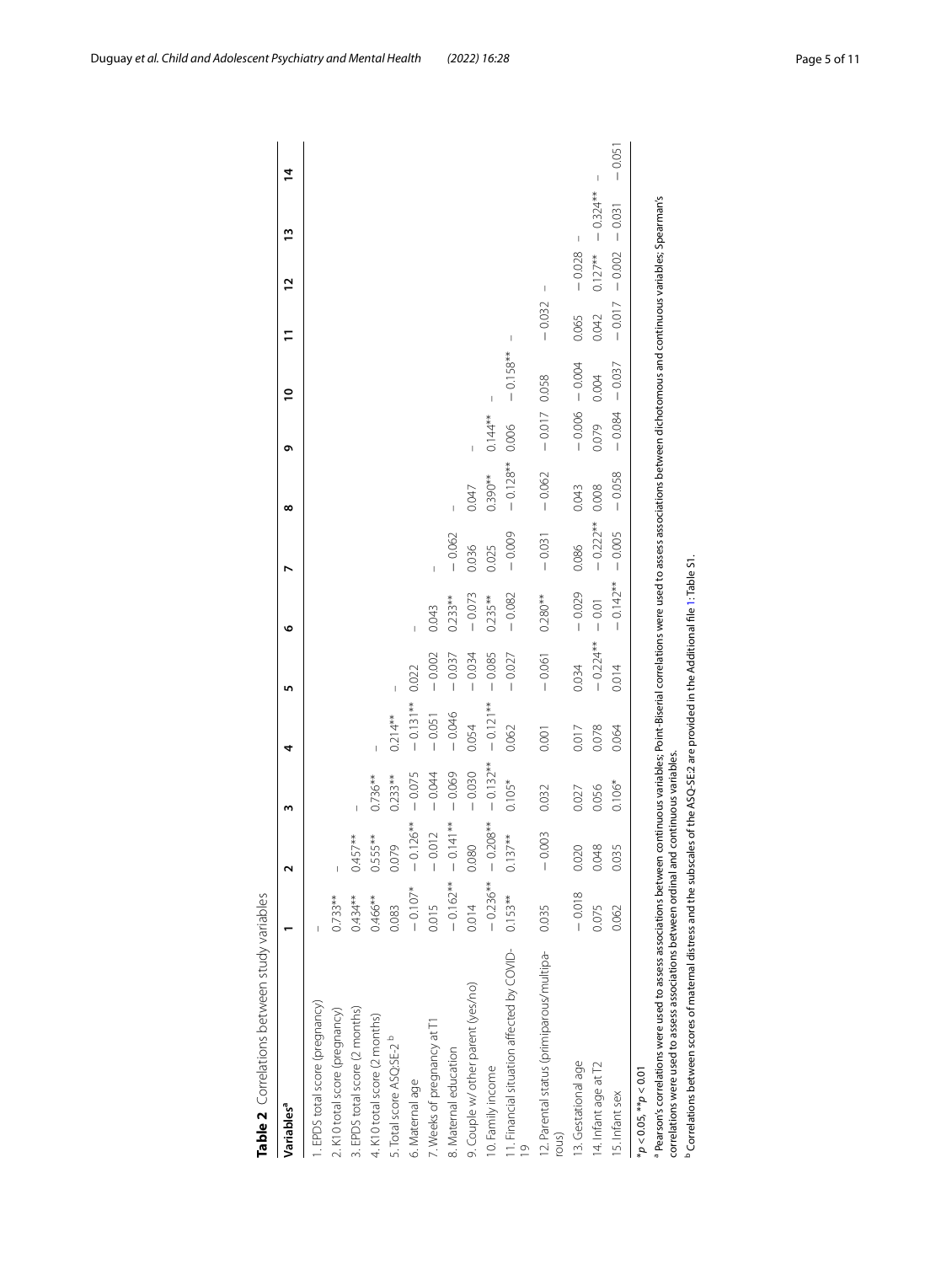<span id="page-5-0"></span>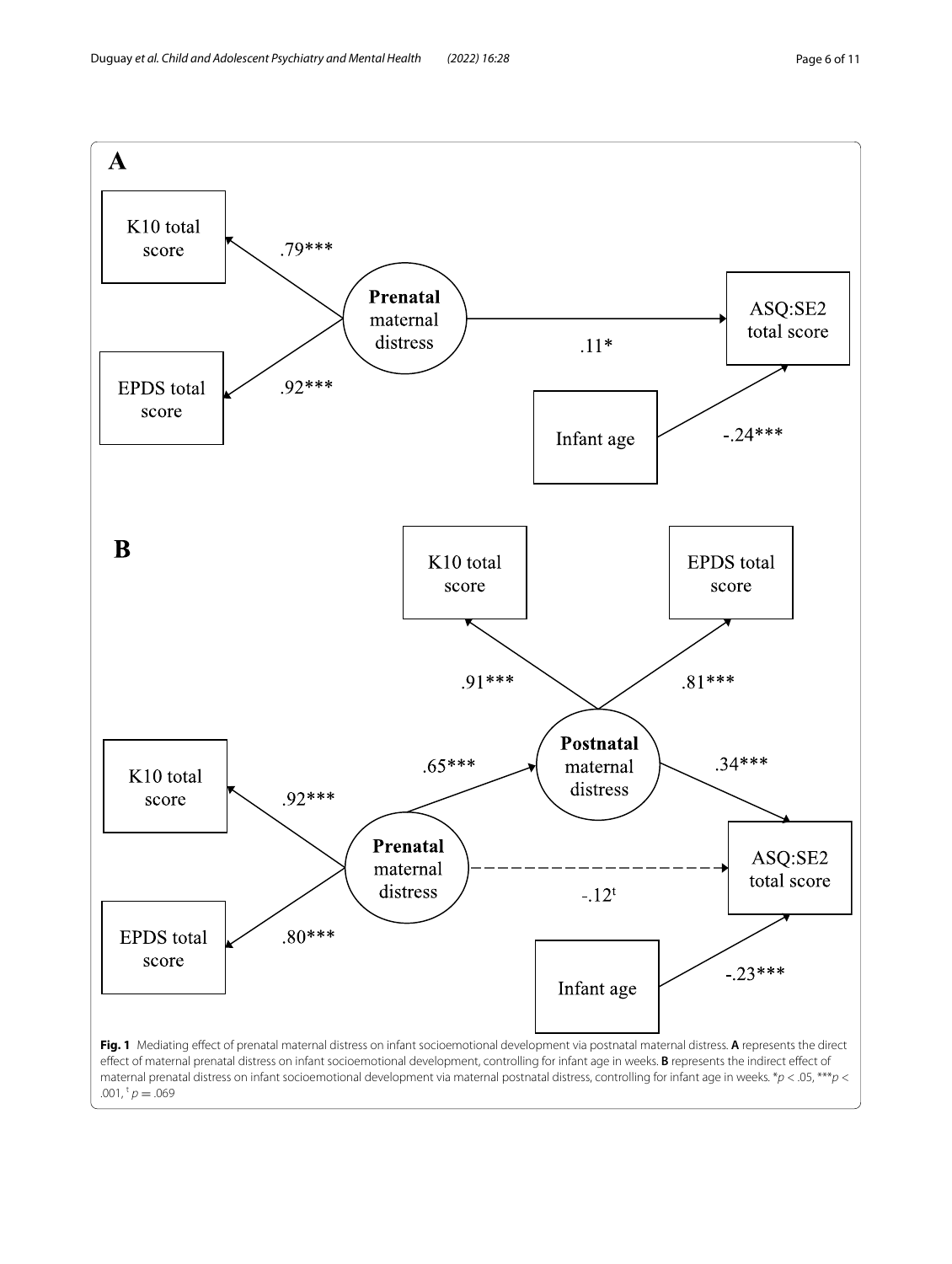[0.000, 0.075]. Prenatal and postnatal maternal distress accounted for 13.7% of the variance in infant socioemotional development.

Similar results were obtained using a categorical score of infant socioemotional development ( $\geq$  35): maternal prenatal symptoms were indirectly and signifcantly associated with developmental delays via maternal postnatal symptoms,  $b = 0.084$ , 95% CI [0.038, 0.131], and only postnatal symptoms had a direct and signifcant effect on developmental delays,  $OR = 1.14$ , 95% CI [1.064, 1.225].

The ANCOVA (see Additional file [2](#page-8-13): Table S2) revealed signifcant diferences regarding infant socioemotional development across the four subgroups established using validated cut-ofs of depression and distress when controlling for infant age in weeks,  $F(3, 452) = 9.492$ ,  $p <$ 0.001. Post hoc analyses (Bonferroni correction) showed that only mothers who reached a clinical level of distress at both time points reported poorer infant development  $(n = 62, M = 28.205, SE = 1.894)$  than mothers without any distress ( $n = 257$ ,  $M = 21.116$ ,  $SE = 0.929$ ), mean dif $f$ erence =  $-7.089$ ,  $p = 0.005$ ,  $SE = -0.475$ .

#### **Discussion**

Our fndings reveal that maternal prenatal and postnatal distress during the COVID-19 pandemic was associated with poorer infant socioemotional development. Interestingly, the upsurge of psychological distress observed during the COVID-19 pandemic in pregnant women did not exert a direct negative efect on infant socioemotional development beyond and above the efect of maternal postnatal distress. However, women who reported higher prenatal distress were at higher risk of reporting postnatal distress, which in turn predicted poorer socioemotional development in their infant. The association between postnatal maternal distress and developmental problems in infants was also observed using the clinical cut-of of the measure of socioemotional development, which supports the clinical relevance of our fndings.

Our results are in line with a recent study showing that COVID-19-related maternal stress during pregnancy was associated with higher postnatal anxiety, which was associated in turn with lower infants regulatory capacity at 3 months [[27](#page-9-6)]. Our results are also in line with a study using a pre-pandemic sample with similar protective factors (high level of education; in a relationship with the other parent) showing that maternal trait anxiety and depression measured three months after childbirth were the most signifcant predictors of infant negative afect, suppressing the efect of prenatal trait anxiety [[58](#page-9-36)]. Our fnding of lower socioemotional development in ofspring of mothers with persistent distress may bear signifcance for later development, considering that a study that followed children from pregnancy up to 10-years old showed that ofspring of mothers reporting consistently high levels of anxiety, depression, and perceived stress during the antenatal period, had higher hazard of mental and behavioral disorders than ofspring of mothers with moderate or low levels of symptoms [\[59\]](#page-9-37). Previous fndings have also shown that early socioemotional development is predictive of later adaptation [\[29,](#page-9-8) [30](#page-9-9), [60](#page-9-38)].

The associations we observed between maternal pre- and postnatal distress and infant socioemotional development may involve neurodevelopmental, epigenetic and environmental mechanisms. First, during the prenatal period, impaired placental function has been observed in pregnant women with high levels of subjective stress, resulting in a lower expression and activity of 11β-HSD2, an enzyme that plays a critical role in preventing fetal exposure to maternal cortisol  $[61]$  $[61]$  $[61]$ . This impaired placental function has been repeatedly associated with poor birth and developmental outcomes in offspring  $[18, 22, 62-64]$  $[18, 22, 62-64]$  $[18, 22, 62-64]$  $[18, 22, 62-64]$  $[18, 22, 62-64]$  $[18, 22, 62-64]$  $[18, 22, 62-64]$ . Second, offspring of mothers who expressed greater COVID-19 related stress during pregnancy had higher levels of SLC6A4 gene methylation at 3-months, which was in turn associated with a lower activity level and expression of pleasure, which suggests an epigenetic pathway between maternal prenatal stress during the COVID-19 pandemic and infant development [[26\]](#page-9-5). Third, maternal distress during the perinatal period would increase the risk that the fetus and eventually the infant (via breastfeeding) become exposed to infammatory markers, which may have deleterious impacts on brain and behavioral development [[65](#page-9-42), [66\]](#page-9-43).

However, our observation that the effect of prenatal distress on infant development is mediated by the severity of maternal postnatal distress suggests that postnatal adversity is not only more frequent in ofspring of mothers who experienced prenatal stress, but may also be determinant in triggering the vulnerability generated by exposure to stress in utero. In this regard, mothers experiencing postnatal depressive and anxiety symptoms may be less emotionally available to respond to their child's needs in a sensitive and contingent manner [\[67\]](#page-9-44), the kind of behaviors that could have contributed to mitigate the deleterious impacts of maternal prenatal distress. During the COVID-19 pandemic, the difficulties encountered by distressed mothers in caring for their infant may have more defnite consequences than usual, considering that public health measures limited the provision of support by signifcant others. Mothers were then left isolated, deprived of the help required to get better, and all care for the infant was assumed by the parents, even when the parents' availability was hindered by psychological distress.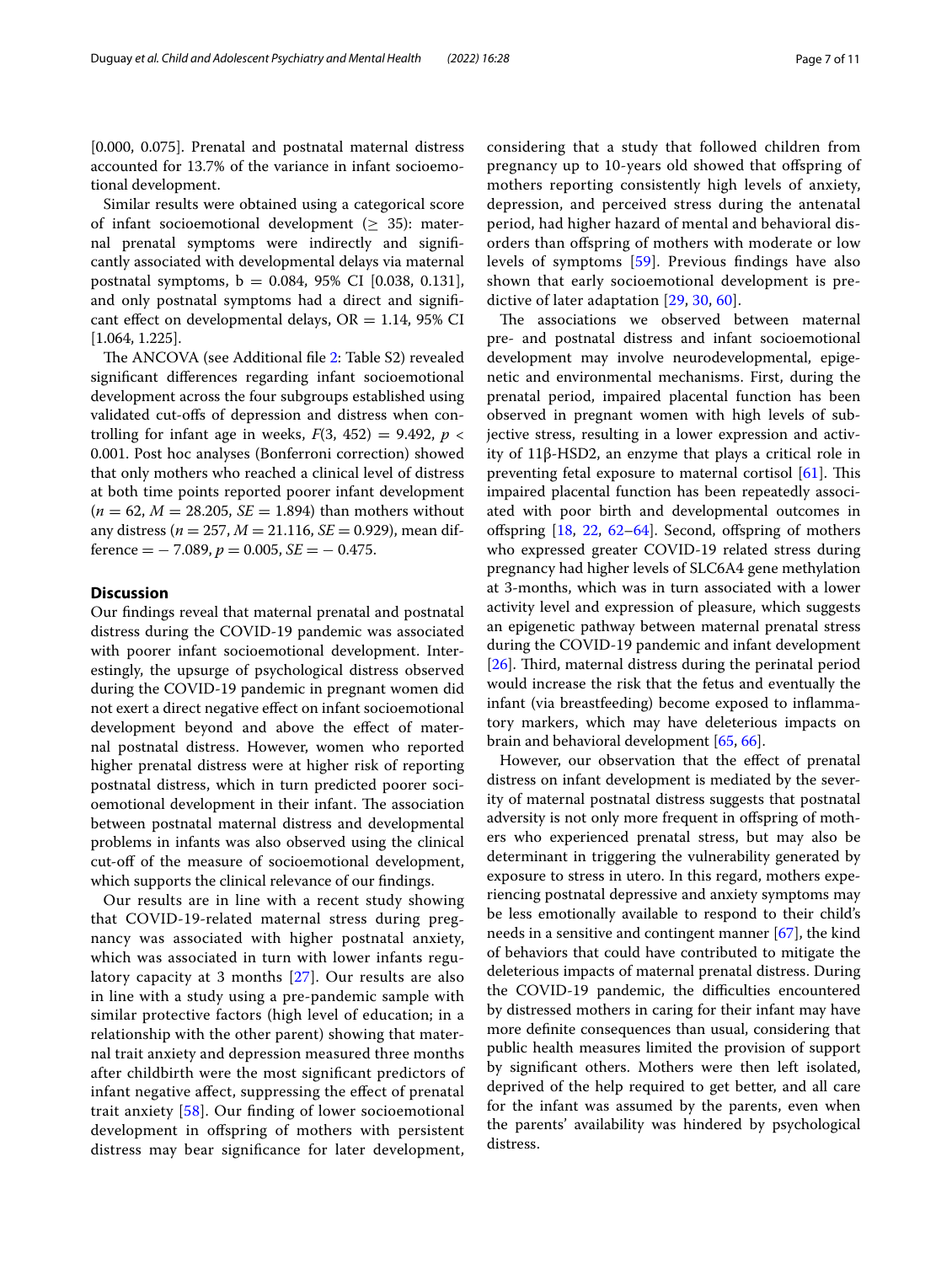One cannot rule out the possibility that women with postpartum distress had cognitive biases that lead to negative perceptions of themselves and their infants [[36](#page-9-15)[–38](#page-9-16)], which may have resulted in infated scores on the measure of infant socioemotional development. However, our observation that only mothers with persisting distress over pregnancy and the postnatal period reported signifcantly poorer infant development, and not mothers who reached clinical levels of distress solely at the postnatal assessment, offers some support to our developmental model.

On the one hand, our fndings regarding the contribution of higher maternal distress during the COVID-19 pandemic to poorer infant socioemotional development is alarming for two reasons. First, maternal distress has been shown to be frequent during the COVID-19 pandemic [\[9–](#page-8-7)[11,](#page-8-14) [16,](#page-8-15) [68](#page-10-0), [69](#page-10-1)], meaning that a higher number of children than usual will grow up with a mother whose health, availability, interactions, and skills are altered by psychological distress. Indeed, a Canadian national cross-sectional study reported worse mental health in parents of children under the age of 18 and more frequent negative interactions with their children due to the pandemic [\[70\]](#page-10-2). Second, the public health measures put in place to limit the transmission of the virus (such as physical distancing, use of masks, limitations of interactions) may deprive infants with early socioemotional delays from opportunities to learn about self-regulation, social-communication, and emotions, which could have contributed to redress their trajectory, an opinion shared by several experts in the feld [\[65](#page-9-42), [71\]](#page-10-3).

On the other hand, our fndings are also reassuring and hopeful. Indeed, we reported that transitory distress during pregnancy seemed to have little negative effects on infant socioemotional development. This suggests that pregnant women should not overly worry about the repercussions on their child of feeling anxious or depressed, which is somewhat expected when facing challenging life circumstances such as the COVID-19 pandemic, but should consider these symptoms as a warning signal that some help or adaptations may be required. By doing so, they may act to make sure their distress does not become pervasive nor impact the development of their child.

This study presents strengths and limitations. One strength is the use of well-validated instruments for the assessment of both prenatal and postnatal maternal distress. Another strength is that our sample was relatively similar to the population of pregnant women in the province of Quebec in terms of education level and median household income [[42](#page-9-20)], supporting the generalization of the fndings. However, the sample was not representative in terms of ethnicity (2.4% in the current sample vs 13% in the province of Quebec) [[72](#page-10-4)]. One limitation is that we did not have data over the whole course of pregnancy or about breastfeeding, which would have allowed us to evaluate whether specifc timing and duration of distress were associated with more negative outcomes, or whether the effect of postnatal distress was moderated by breastfeeding. The use of a parent‐report measure of infant development is also an important limitation since we cannot completely rule out the possibility that the strong association we observed between postnatal distress and infant development was partly accounted for by cognitive biases in distressed mothers. Also, it would have been interesting to include a sample of mother-infant dyads evaluated prior to the pandemic, to evaluate whether diferent associations would have been observed in both cohorts. Also, we did not have data on the degree of exposure to diferent stressors related to the pandemic in mother-infant dyads. Future research should look into the specifc impacts of diferent COVID-19 stressors (fnancial, public health, loss of social support) on perinatal mental health and its link with infant development. Finally, the correlational design prevents us from establishing causal links.

Our fndings have implications for clinical practices. During this pandemic, it is fundamental to implement clinical surveillance of mothers by questioning mood disorders and symptomatology in pregnant women and parents of a young child. Formal and informal support should also be ofered to families, which has proven to be much needed during the transition to motherhood, and even more so during a pandemic [\[69](#page-10-1)]. In addition, online interventions should be ofered to support maternal perinatal mental health.

Future research should use longitudinal designs to evaluate whether the impacts reported in our study persist in early childhood and later in life, and should use observational measures of infant development. The results also need to be replicated with high-risk samples and in other countries where public health measures are diferent.

#### **Abbreviations**

COVID-19: Coronavirus disease 2019; M: Mean; Mage: Mean age; SD: Standard deviation; SE: Standard error; b: Non-standardized regression coefficient; β: Standardized regression coefficient; EPDS: Edinburgh Postnatal Depression Scale; K10: Kessler Psychological Distress Scale; ASQ-SE:2: Ages and Stages Questionnaire: Social-Emotional, Second Edition; SEM: Structural equation modeling; RMSEA: Root mean square error of approximation; CFI: Compara‑ tive ft index; SRMR: Standardized root square residual; CI: Confdence interval; ANOVA: Analysis of variance; 11β-HSD2: 11β-Hydroxysteroid dehydrogenase.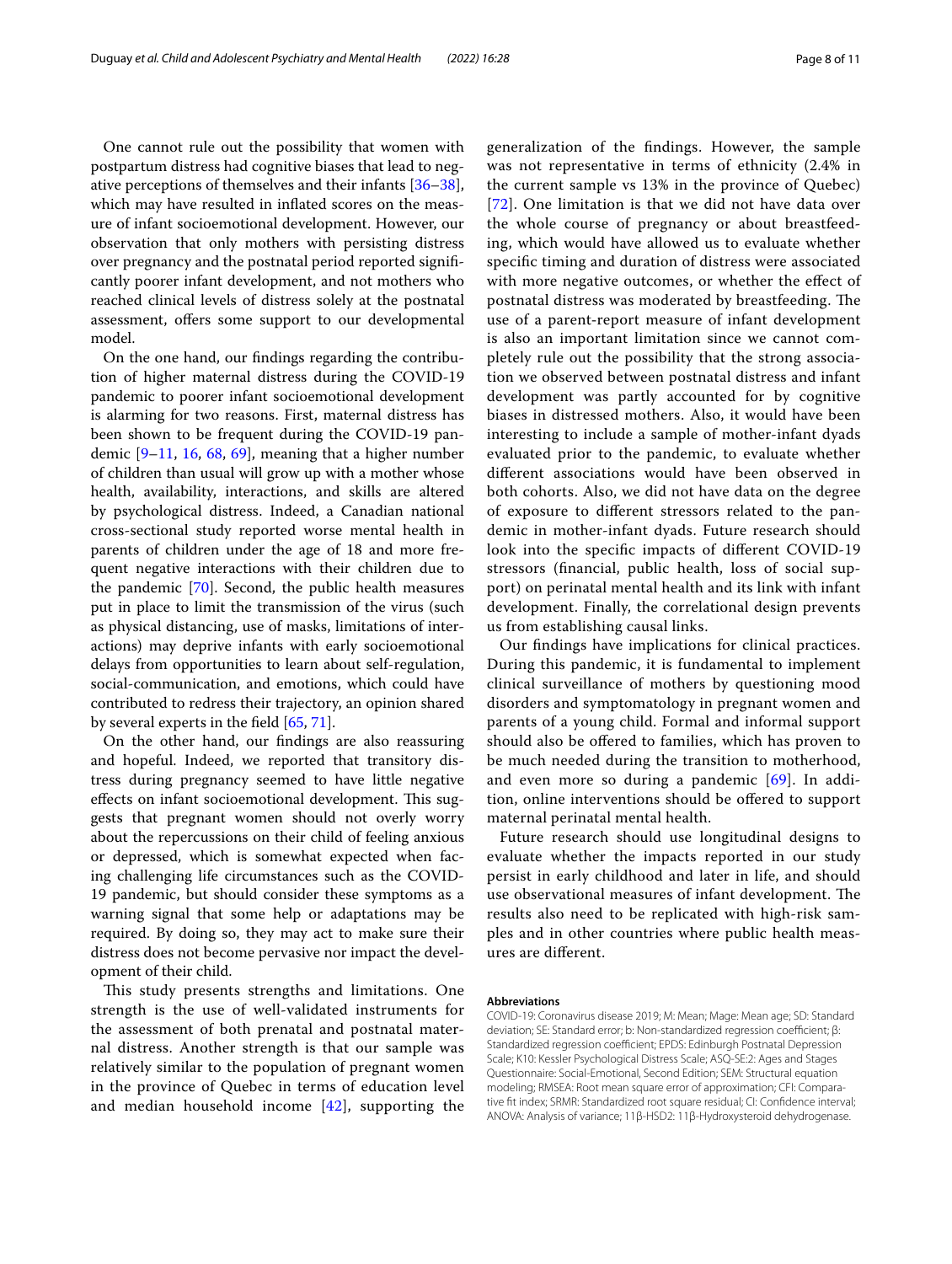#### **Supplementary Information**

The online version contains supplementary material available at [https://doi.](https://doi.org/10.1186/s13034-022-00458-x) [org/10.1186/s13034-022-00458-x.](https://doi.org/10.1186/s13034-022-00458-x)

<span id="page-8-13"></span><span id="page-8-12"></span>**Additional fle 1: Table S1.** Pearson correlations between maternal perinatal distress and the subscales of the ASQ-SE:2.

**Additional fle 2: Table S2.** A posteriori mean comparisons evaluat‑ ing diferences in infant socioemotional development according to the presence of clinically signifcant levels of prenatal and postnatal maternal distress.

#### **Acknowledgements**

Not applicable.

#### **Authors' contributions**

GD coordinated and supervised data collection, collected data, carried out the initial analyses, drafted the initial manuscript and reviewed and revised the manuscript. JGB coordinated data collection and reviewed and revised the manuscript. RL conceptualized and designed the study, supervised data collection and reviewed and revised the manuscript. KM carried out the analyses and reviewed and revised the manuscript. KDC contributed to data interpretation and critically reviewed the manuscript for important intellectual content. NB conceptualized and designed the study, coordinated and supervised data collection, contributed to data interpretation, drafted the initial manuscript and critically revised and reviewed the manuscript for important intellectual content. All authors read and approved the fnal manuscript.

#### **Funding**

All phases of this study were supported by the Canada Research Chair in Developmental Trauma [950–232739], the Public Health Agency of Canada [1617-HQ-000015] and the Fonds de recherche du Québec – Société et culture [2022-SE7-297991]. Gabrielle Duguay and Julia Garon-Bissonnette received doctoral fellowships from the Social Sciences and Humanities Research Council of Canada, the Interdisciplinary Research Center on Intimate Relationship Problems and Sexual Abuse, and the CERVO Brain Research Center.

#### **Availability of data and materials**

The datasets used and/or analyzed during the current study are available from the corresponding author on reasonable request.

#### **Declarations**

#### **Ethics approval and consent to participate**

Informed consent was obtained from all participants. This study was approved by the Institutional Review Board of Université du Québec à Trois-Rivières (#CER-20–266-10.10) on April 2nd, 2020.

#### **Consent for publication**

Not applicable.

#### **Competing interests**

The authors declare that they have no competing interests.

#### **Author details**

<sup>1</sup> Departement of Psychology, Université du Québec À Trois-Rivières, 3351 Boulevard des Forges, C.P. 500, Trois‑Rivières, Québec G9A 5H7, Canada. 2 Department of Nursing Sciences, Université du Québec À Trois-Rivières, 3351 Boulevard des Forges, C.P. 500, Trois-Rivières, Québec G9A 5H7, Canada. <sup>3</sup>Centre d'études Interdisciplinaires Sur le Développement de L'enfant et la Famille, Québec, Canada. <sup>4</sup> Groupe de Recherche et d'intervention Auprès des Enfants Vulnérables et Négligés, Québec, Canada. <sup>5</sup>CERVO Brain Research Center, Québec, Canada. <sup>6</sup>Interdisciplinary Research Center on Intimate Relationship Problems and Sexual Abuse, Québec, Canada. <sup>7</sup> Centre Intégré Universitaire de Santé et de Services, sociaux du Nord‑de‑l'Île‑de‑Montréal, Québec, Canada. <sup>8</sup>Departement of Social Sciences, Université Sainte-Anne, 1695, Route 1, Church Point, Nova Scotia B0W 1M0, Canada.

Received: 22 October 2021 Accepted: 14 March 2022

#### **References**

- <span id="page-8-0"></span>1. Pfeferbaum B, North CS. Mental health and the Covid-19 pandemic. N Engl J Med. 2020. <https://doi.org/10.1056/NEJMp2008017>.
- <span id="page-8-1"></span>2. Vindegaard N, Benros ME. COVID-19 pandemic and mental health consequences: systematic review of the current evidence. Brain Behav Immun. 2020. [https://doi.org/10.1016/j.bbi.2020.05.048.](https://doi.org/10.1016/j.bbi.2020.05.048)
- <span id="page-8-2"></span>3. O'Hara MW, Wisner KL. Perinatal mental illness: defnition, description and aetiology. Best Pract. 2014;28(1):3–12.
- <span id="page-8-3"></span>4. Wei SQ, Bilodeau-Bertrand M, Liu S, Auger N. The impact of COVID-19 on pregnancy outcomes: a systematic review and meta-analysis. CMAJ. 2021. [https://doi.org/10.1503/cmaj.202604.](https://doi.org/10.1503/cmaj.202604)
- <span id="page-8-4"></span>5. Harrison V, Moulds ML, Jones K. Perceived social support and prenatal wellbeing; The mediating effects of loneliness and repetitive negative thinking on anxiety and depression during the COVID-19 pandemic. Women Birth. 2021. <https://doi.org/10.1016/j.wombi.2020.12.014>.
- <span id="page-8-5"></span>6. Razurel C, Kaiser B, Sellenet C, Epiney M. Relation between perceived stress, social support, and coping strategies and maternal well-being: a review of the literature. Women Health. 2013;53(1):74–99.
- 7. Khoury JE, Atkinson L, Bennett T, Jack SM, Gonzalez A. COVID-19 and mental health during pregnancy: the importance of cognitive appraisal and social support. J Afect Disord. 2021;282:1161–9.
- <span id="page-8-6"></span>8. Puertas-Gonzalez JA, Mariño-Narvaez C, Peralta-Ramirez MI, Romero-Gonzalez B. The psychological impact of the COVID-19 pandemic on pregnant women. Psychiatry Res. 2021;301: 113978.
- <span id="page-8-7"></span>9. Berthelot N, Lemieux R, Garon-Bissonnette J, Drouin-Maziade C, Martel É, Maziade M. Uptrend in distress and psychiatric symptomatology in pregnant women during the COVID-19 pandemic. Acta Obstet Gynecol Scand. 2020. <https://doi.org/10.1111/aogs.13925>.
- 10. Gassman-Pines A, Ananat EO, Fitz-Henley J. COVID-19 and parent-child psychological well-being. Pediatrics. 2020. [https://doi.org/10.1542/peds.](https://doi.org/10.1542/peds.2020-007294) [2020-007294.](https://doi.org/10.1542/peds.2020-007294)
- <span id="page-8-14"></span>11. Patrick SW, Henkhaus LE, Zickafoose JS, Lovell K, Halvorson A, Loch S, et al. Well-being of parents and children during the COVID-19 pandemic: a national survey. Pediatrics. 2020. [https://doi.org/10.1542/peds.](https://doi.org/10.1542/peds.2020-016824) [2020-016824.](https://doi.org/10.1542/peds.2020-016824)
- 12. Chmielewska B, Barratt I, Townsend R, Kalafat E, van der Meulen J, Gurol-Urganci I, et al. Efects of the COVID-19 pandemic on maternal and perinatal outcomes: a systematic review and meta-analysis. Lancet Glob Health. 2021;9(6):e759–72.
- <span id="page-8-8"></span>13. Demissie DB, Bitew ZW. Mental health effect of COVID-19 pandemic among women who are pregnant and/or lactating: a systematic review and meta-analysis. SAGE Open Med. 2021;9:20503121211026196.
- <span id="page-8-9"></span>14. Kotlar B, Gerson E, Petrillo S, Langer A, Tiemeier H. The impact of the COVID-19 pandemic on maternal and perinatal health: a scoping review. Reprod Health. 2021;18(1):1–39.
- 15. Fan S, Guan J, Cao L, Wang M, Zhao H, Chen L, et al. Psychological efects caused by COVID-19 pandemic on pregnant women: a systematic review with meta-analysis. Asian J Psychiatry. 2020. [https://doi.org/10.1016/j.ajp.](https://doi.org/10.1016/j.ajp.2020.102533) [2020.102533.](https://doi.org/10.1016/j.ajp.2020.102533)
- <span id="page-8-15"></span>16. Lebel C, MacKinnon A, Bagshawe M, Tomfohr-Madsen L, Giesbrecht G. Elevated depression and anxiety symptoms among pregnant individuals during the COVID-19 pandemic. J Afect Disord. 2020;277:5–13.
- <span id="page-8-10"></span>17. Efati-Daryani F, Zarei S, Mohammadi A, Hemmati E, Ghasemi Yngyknd S, Mirghafourvand M. Depression, stress, anxiety and their predictors in Iranian pregnant women during the outbreak of COVID-19. BMC Psychol. 2020;8(1):99.
- <span id="page-8-11"></span>18. Bussières E-L, Tarabulsy GM, Pearson J, Tessier R, Forest J-C, Giguère Y. Maternal prenatal stress and infant birth weight and gestational age: a meta-analysis of prospective studies. Dev Rev. 2015;36:179–99.
- 19. Graignic-Philippe R, Dayan J, Chokron S, Jacquet A, Tordjman S. Efects of prenatal stress on fetal and child development: a critical literature review. Neurosci Biobehav Rev. 2014;43:137–62.
- 20. Meaney MJ. Perinatal maternal depressive symptoms as an issue for population health. Am J Psychiatry. 2018;175(11):1084–93.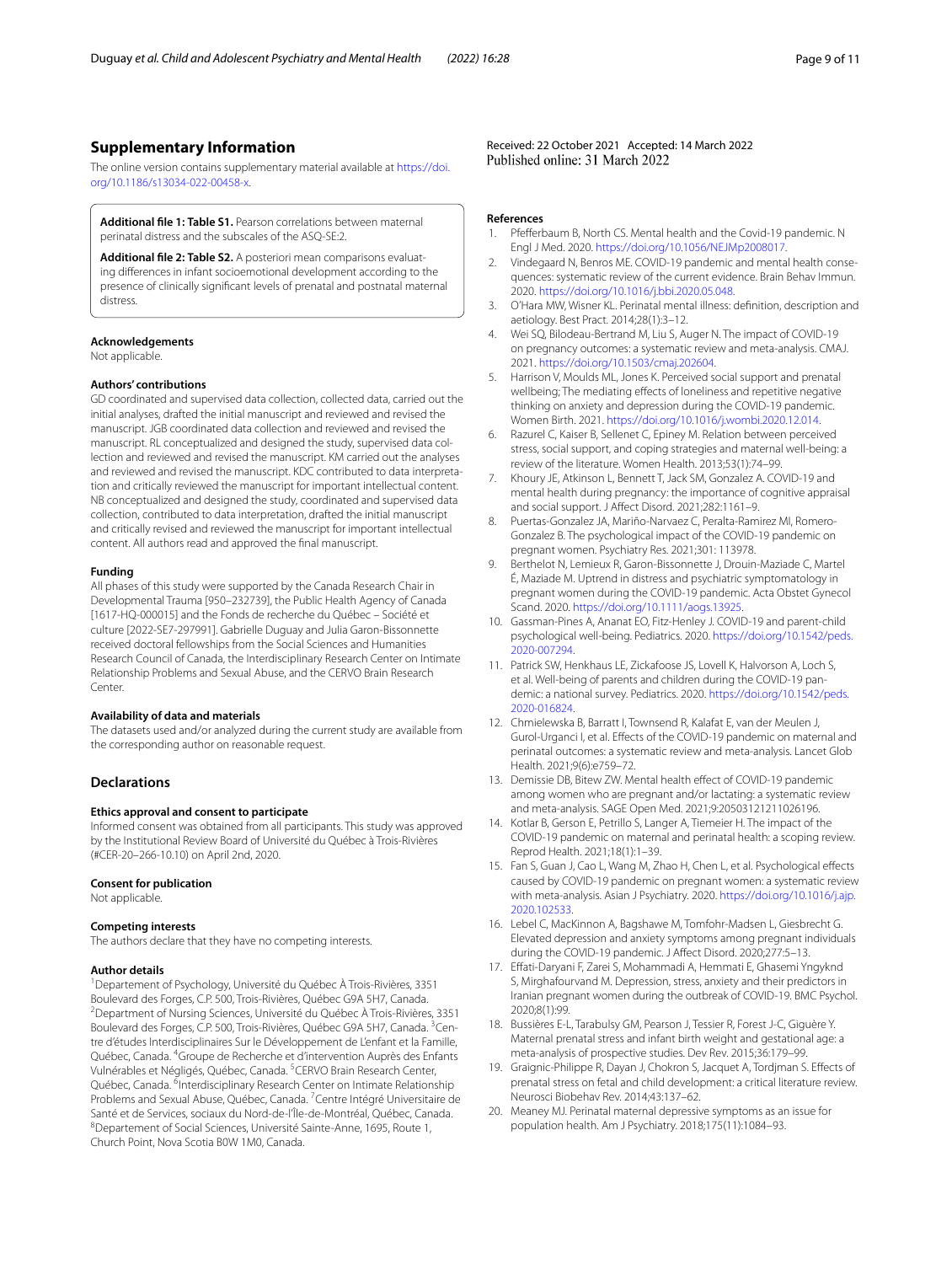- <span id="page-9-0"></span>21. Ding X, Liang M, Wu Y, Zhao T, Qu G, Zhang J, et al. The impact of prenatal stressful life events on adverse birth outcomes: a systematic review and meta-analysis. J Afect Disord. 2021;287:406–16.
- <span id="page-9-1"></span>22. Madigan S, Oatley H, Racine N, Fearon RP, Schumacher L, Akbari E, et al. A meta-analysis of maternal prenatal depression and anxiety on child socioemotional development. J Am Acad Child Adolesc Psychiatry. 2018;57(9):645-57e8.
- <span id="page-9-2"></span>23. Buekens P, Alger J, Bréart G, Cafferata ML, Harville E, Tomasso G. A call for action for COVID-19 surveillance and research during pregnancy. Lancet Glob Health. 2020;8(7):e877–8.
- <span id="page-9-3"></span>24. Racine N, Cooke JE, Eirich R, Korczak DJ, McArthur B, Madigan S. Child and adolescent mental illness during COVID-19: a rapid review. Psychiatry Res. 2020;292: 113307.
- <span id="page-9-4"></span>25. Racine N, Korczak DJ, Madigan S. Evidence suggests children are being left behind in COVID-19 mental health research. Eur Child Adolesc Psychiatry. 2020. [https://doi.org/10.1007/s00787-020-01672-8.](https://doi.org/10.1007/s00787-020-01672-8)
- <span id="page-9-5"></span>26. Provenzi L, Mambretti F, Villa M, Grumi S, Citterio A, Bertazzoli E, et al. Hidden pandemic: COVID-19-related stress, SLC6A4 methylation, and infants' temperament at 3 months. Sci Rep. 2021;11(1):15658.
- <span id="page-9-6"></span>27. Provenzi L, Grumi S, Altieri L, Bensi G, Bertazzoli E, Biasucci G, et al. Prenatal maternal stress during the COVID-19 pandemic and infant regulatory capacity at 3 months: a longitudinal study. Dev Psychopathol. 2021. [https://doi.org/10.1017/S0954579421000766.](https://doi.org/10.1017/S0954579421000766)
- <span id="page-9-7"></span>28. Junge C, Garthus-Niegel S, Slinning K, Polte C, Simonsen TB, Eberhard-Gran M. The impact of perinatal depression on children's socialemotional development: a longitudinal study. Matern Child Health J. 2017;21(3):607–15.
- <span id="page-9-8"></span>29. Ursache A, Blair C, Stifter C, Voegtline K. Emotional reactivity and regulation in infancy interact to predict executive functioning in early childhood. Dev Psychol. 2013;49(1):127.
- <span id="page-9-9"></span>30. Northrup JB, Leezenbaum NB, Campbell SB. Observed social emotional behavior at 22 months predicts a later ASD diagnosis in high-risk siblings. J Autism Dev Disord. 2020. [https://doi.org/10.1007/s10803-020-04789-6.](https://doi.org/10.1007/s10803-020-04789-6)
- <span id="page-9-10"></span>31. Jones DE, Greenberg M, Crowley M. Early social-emotional functioning and public health: the relationship between kindergarten social competence and future wellness. Am J Public Health. 2015;105(11):2283–90.
- <span id="page-9-11"></span>32. Obrochta CA, Chambers C, Bandoli G. Psychological distress in pregnancy and postpartum. Women Birth. 2020;33(6):583–91.
- <span id="page-9-12"></span>33. Hutchens BF, Kearney J. Risk factors for postpartum depression: an umbrella review. J Midwifery Womens Health. 2020;65(1):96–108.
- <span id="page-9-13"></span>34. Slomian J, Honvo G, Emonts P, Reginster J-Y, Bruyère O. Consequences of maternal postpartum depression: a systematic review of maternal and infant outcomes. Womens Health. 2019;15:1745506519844044.
- <span id="page-9-14"></span>35. Væver MS, Pedersen IE, Smith-Nielsen J, Tharner A. Maternal postpartum depression is a risk factor for infant emotional variability at 4 months. Infant Ment Health J. 2020;41(4):477–94.
- <span id="page-9-15"></span>36. Stein A, Arteche A, Lehtonen A, Craske M, Harvey A, Counsell N, et al. Interpretation of infant facial expression in the context of maternal postnatal depression. Infant Behav Dev. 2010;33(3):273–8.
- 37. O'hara MW, McCabe JE. Postpartum depression: current status and future directions. Annu Rev Clin Psychol. 2013;9:379–407.
- <span id="page-9-16"></span>38. Flanagan TJ, White H, Carter BG. Diferential impairments in emotion face recognition in postpartum and nonpostpartum depressed women. J Afect Disord. 2011;128(3):314–8.
- <span id="page-9-17"></span>39. Kessler R, Mroczek D. Final versions of our non-specifc psychological distress scale. Ann Arbor, MI: Survey Research Center of the Institute for Social Research, University of Michigan. 1994.
- <span id="page-9-18"></span>40. Cox JL, Holden JM, Sagovsky R. Detection of postnatal depression: development of the 10-item Edinburgh postnatal depression scale. Br J Psychiatry. 1987;150(6):782–6.
- <span id="page-9-19"></span>41. Andrews G, Slade T. Interpreting scores on the Kessler psychological distress scale (K10). Aust NZ J Public Health. 2001;25(6):494–7.
- <span id="page-9-20"></span>42. Gravel R, Connolly D, Bédard M. Enquête sur la Santé des les Collectivités Canadiennes (ESCC): santé mentale et bien-être.; 2002.
- <span id="page-9-21"></span>43. Spies G, Stein D, Roos A, Faure S, Mostert J, Seedat S, et al. Validity of the Kessler 10 (K-10) in detecting DSM-IV defined mood and anxiety disorders among pregnant women. Arch Womens Ment Health. 2009;12(2):69–74.
- <span id="page-9-22"></span>44. Baggaley RF, Ganaba R, Filippi V, Kere M, Marshall T, Sombié I, et al. Detecting depression after pregnancy: the validity of the K10 and K6 in Burkina Faso. Trop Med Int Health. 2007;12(10):1225–9.
- <span id="page-9-23"></span>45. Callegaro M, DiSogra C. Computing response metrics for online panels. Public Opin Q. 2008;72(5):1008–32.
- <span id="page-9-24"></span>46. Levis B, Negeri Z, Sun Y, Benedetti A, Thombs BD. Accuracy of the Edinburgh Postnatal Depression Scale (EPDS) for screening to detect major depression among pregnant and postpartum women: systematic review and meta-analysis of individual participant data. BMJ. 2020;371: m4022.
- <span id="page-9-25"></span>47. Guedeney N, Fermanian J. Validation study of the french version of the Edinburgh postnatal depression scale (EPDS): new results about use and psychometric properties. Eur Psychiatry. 1998;13(2):83–9.
- <span id="page-9-26"></span>48. Adouard F, Glangeaud-Freudenthal N, Golse B. Validation of the Edinburgh postnatal depression scale (EPDS) in a sample of women with high-risk pregnancies in France. Arch Womens Ment Health. 2005;8(2):89–95.
- <span id="page-9-27"></span>49. Cox J, Holden J. Perinatal mental health: A guide to the Edinburgh Postnatal Depression Scale (EPDS): Royal College of Psychiatrists; 2003.
- <span id="page-9-28"></span>50. Squires J, Bricker D, Twombly E. ASQ®:SE-2 User's Guide. 2015.
- <span id="page-9-29"></span>51. McCrae JS, Brown SM. Systematic review of social–emotional screening instruments for young children in child welfare. Res Soc Work Pract. 2018;28(7):767–88.
- <span id="page-9-30"></span>52. Chang Y-T, Feng J-Y, Chang H-Y, Chang Y-C, Lee C-K. The impacts of maternal childhood adversity, stress, and mental health on child development at 6 months in Taiwan: a follow-up study. Dev Psychopathol. 2020. [https://doi.org/10.1017/S0954579420000267.](https://doi.org/10.1017/S0954579420000267)
- <span id="page-9-31"></span>53. Muthén LK, Muthén BO. Mplus user's guide. 8th ed. 2017.
- <span id="page-9-32"></span>54. Hayes AF, Rockwood NJ. Regression-based statistical mediation and moderation analysis in clinical research: observations, recommendations, and implementation. Behav Res Ther. 2017;98:39–57.
- <span id="page-9-33"></span>55. Tabachnick BG, Fidell LS, Ullman JB. Using multivariate statistics: Pearson Boston, MA; 2019.
- <span id="page-9-34"></span>56. Lt Hu, Bentler PM. Cutoff criteria for fit indexes in covariance structure analysis: Conventional criteria versus new alternatives. Struct Equ Model. 1999;6(1):1–55.
- <span id="page-9-35"></span>57. Kline RB. Principles and practice of structural equation modeling. Guilford publications; 2015.
- <span id="page-9-36"></span>58. Vismara L, Sechi C, Neri M, Paoletti A, Lucarelli L. Maternal perinatal depression, anxiety, fear of birth, and perception of infants' negative afectivity at 3 months. J Reprod Infant Psychol. 2020. [https://doi.org/10.](https://doi.org/10.1080/02646838.2020.1843612) [1080/02646838.2020.1843612](https://doi.org/10.1080/02646838.2020.1843612).
- <span id="page-9-37"></span>59. Tuovinen S, Lahti-Pulkkinen M, Girchenko P, Heinonen K, Lahti J, Reynolds RM, et al. Maternal antenatal stress and mental and behavioral disorders in their children. J Afect Disord. 2021;278:57–65.
- <span id="page-9-38"></span>60. Kostyrka-Allchorne K, Wass SV, Sonuga-Barke EJ. Research Review: do parent ratings of infant negative emotionality and self-regulation predict psychopathology in childhood and adolescence? A systematic review and meta-analysis of prospective longitudinal studies. J Child Psychol Psychiatry. 2020;61(4):401–16.
- <span id="page-9-39"></span>61. O'Donnell KJ, Jensen AB, Freeman L, Khalife N, O'Connor TG, Glover V. Maternal prenatal anxiety and downregulation of placental 11β-HSD2. Psychoneuroendocrinology. 2012;37(6):818–26.
- <span id="page-9-40"></span>62. Dean DC, Planalp EM, Wooten W, Kecskemeti SR, Adluru N, Schmidt CK, et al. Association of prenatal maternal depression and anxiety symptoms with infant white matter microstructure. JAMA Pediatr. 2018;172(10):973–81.
- 63. Tarabulsy GM, Pearson J, Vaillancourt-Morel M-P, Bussières E-L, Madigan S, Lemelin J-P, et al. Meta-analytic fndings of the relation between maternal prenatal stress and anxiety and child cognitive outcome. J Dev Behav Pediatr. 2014;35(1):38–43.
- <span id="page-9-41"></span>64. Wu Y, Lu Y-C, Jacobs M, Pradhan S, Kapse K, Zhao L, et al. Association of prenatal maternal psychological distress with fetal brain growth, metabolism, and cortical maturation. JAMA Netw Open. 2020;3(1): e1919940.
- <span id="page-9-42"></span>65. Venta A, Bick J, Bechelli J. COVID-19 threatens maternal mental health and infant development: possible paths from stress and isolation to adverse outcomes and a call for research and practice. Child Psychiatry Hum Dev. 2021;52(2):200–4.
- <span id="page-9-43"></span>66. Hantsoo L, Kornfeld S, Anguera MC, Epperson CN. Infammation: a pro‑ posed intermediary between maternal stress and offspring neuropsychiatric risk. Biol Psychiatry. 2019;85(2):97–106.
- <span id="page-9-44"></span>67. Bernard K, Nissim G, Vaccaro S, Harris JL, Lindhiem O. Association between maternal depression and maternal sensitivity from birth to 12 months: a meta-analysis. Attach Hum Dev. 2018;20(6):578–99.